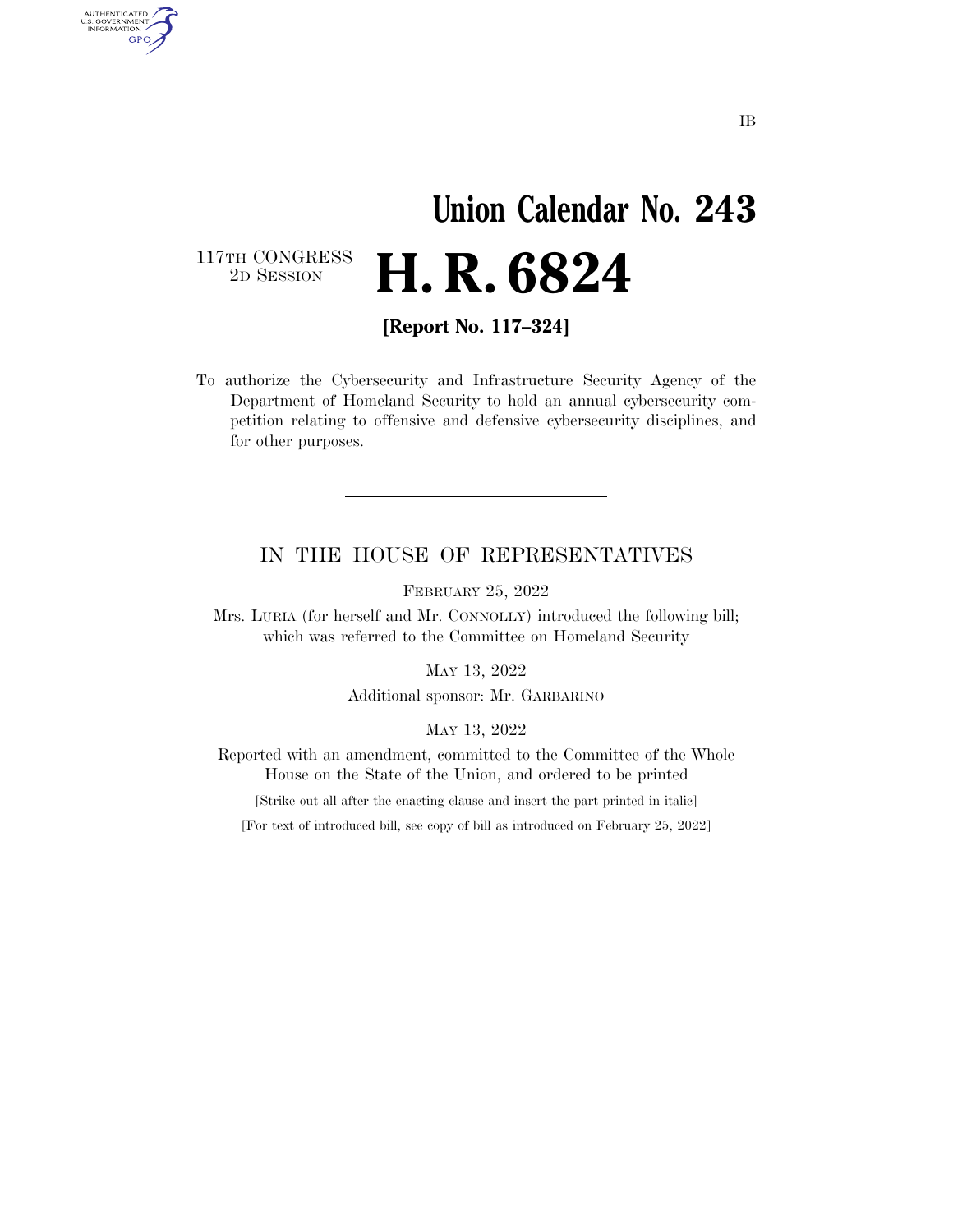### **A BILL**

2

To authorize the Cybersecurity and Infrastructure Security Agency of the Department of Homeland Security to hold an annual cybersecurity competition relating to offensive and defensive cybersecurity disciplines, and for other purposes.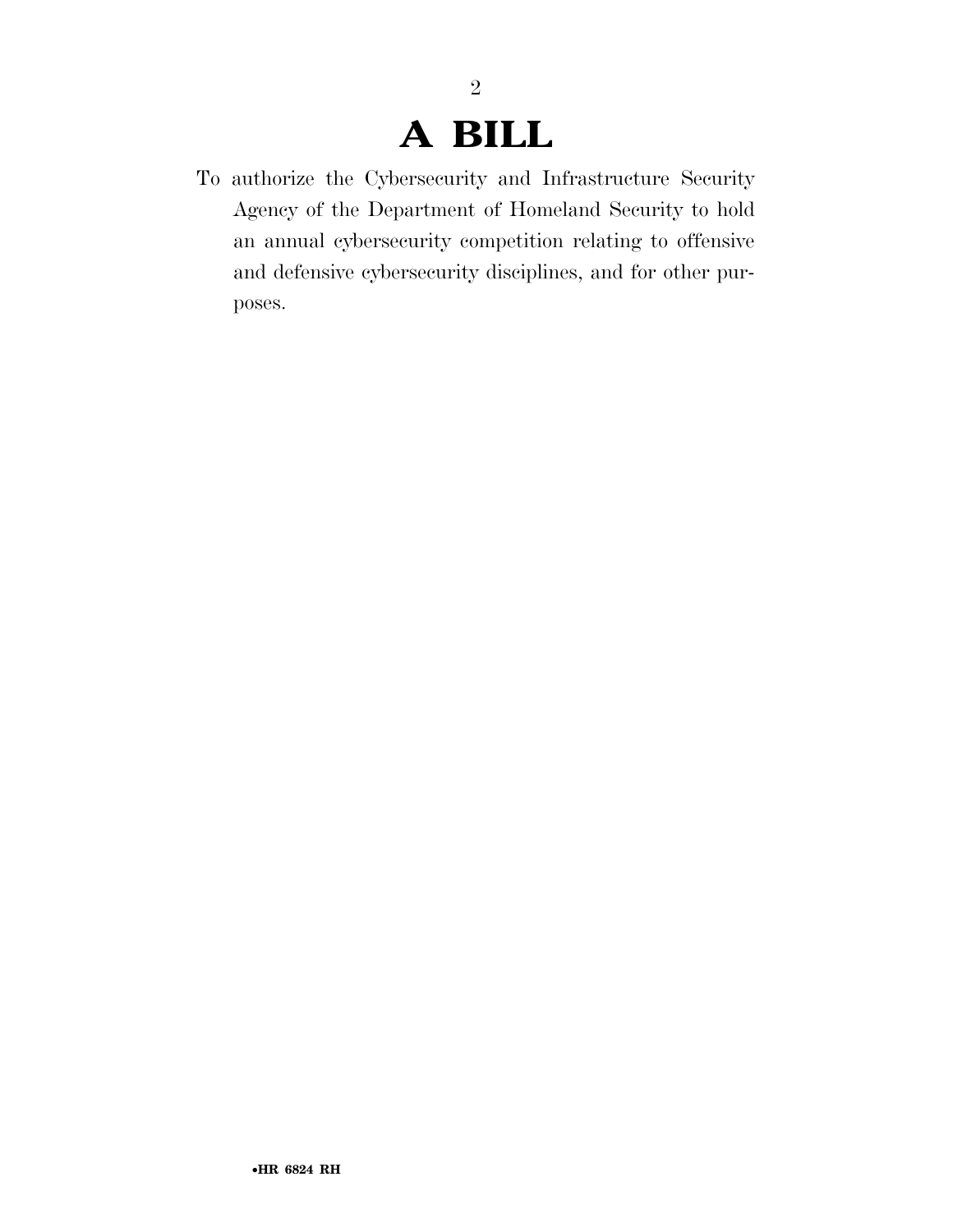*Be it enacted by the Senate and House of Representa- tives of the United States of America in Congress assembled, SECTION 1. SHORT TITLE.* 

 *This Act may be cited as the ''President's Cup Cyberse-curity Competition Act''.* 

#### *SEC. 2. PRESIDENT'S CUP CYBERSECURITY COMPETITION.*

 *(a) IN GENERAL.—The Director of the Cybersecurity and Infrastructure Security Agency (referred to in this sec- tion as the ''Director'') of the Department of Homeland Se- curity is authorized to hold an annual cybersecurity com- petition to be known as the ''Department of Homeland Se- curity Cybersecurity and Infrastructure Security Agency's President's Cup Cybersecurity Competition'' (in this section referred to as the ''competition'') for the purpose of identi- fying, challenging, and competitively awarding prizes, in- cluding cash prizes, to the United States Government's best cybersecurity practitioners and teams across offensive and defensive cybersecurity disciplines.* 

*(b) COMPETITION DESIGN.—* 

 *(1) IN GENERAL.—Notwithstanding section 1342 of title 31, United States Code, the Director, in car- rying out the competition, may consult with, and consider advice from, any person who has experience or expertise in the development, design, or execution of cybersecurity competitions.*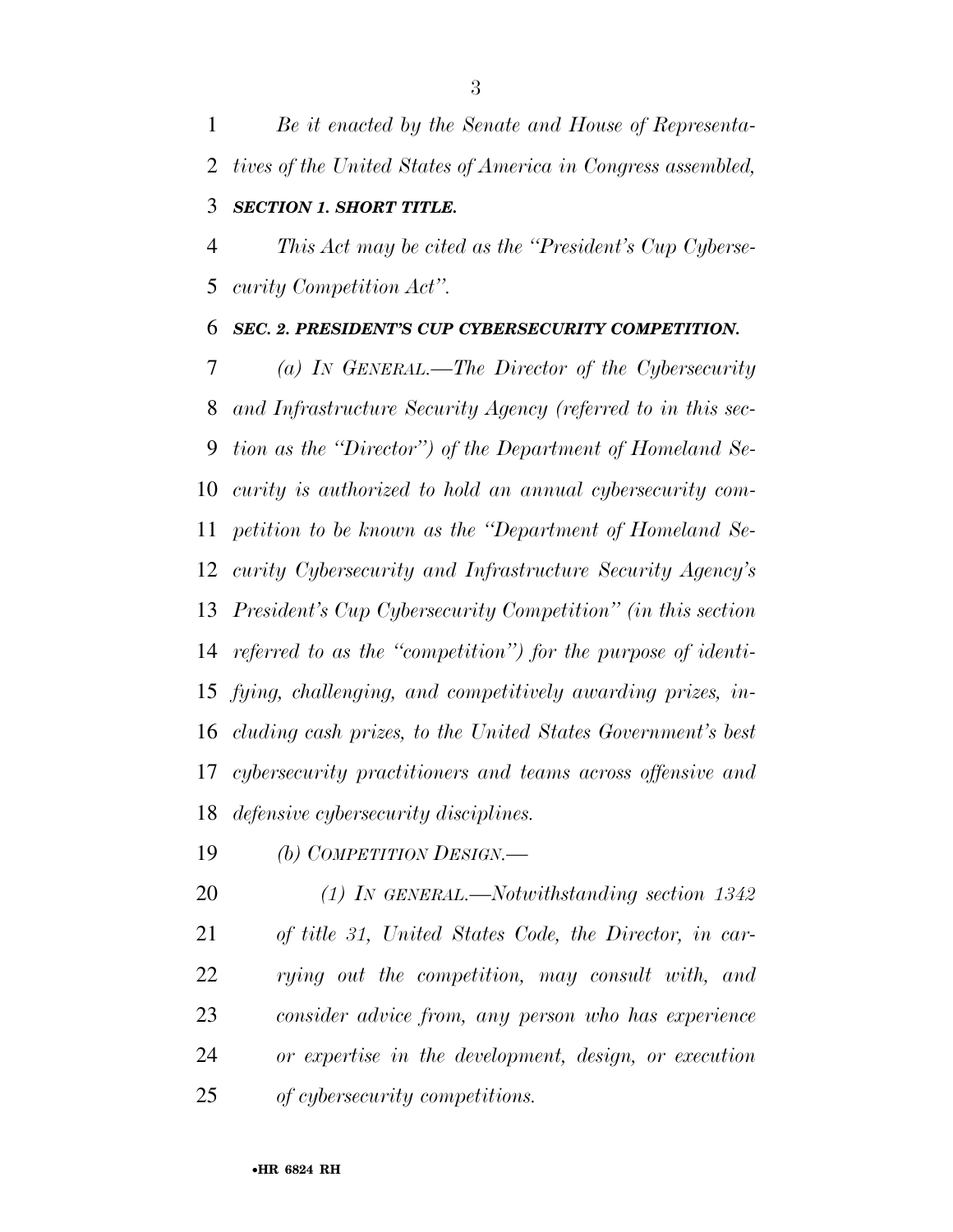| $\mathbf{1}$   | (2) LIMITATION.—The Federal Advisory Com-                          |
|----------------|--------------------------------------------------------------------|
| $\overline{2}$ | mittee $Act$ (5 U.S.C. App.) shall not apply to con-               |
| 3              | sultations pursuant to this section.                               |
| $\overline{4}$ | (3) PROHIBITION.—A person with whom the $Di-$                      |
| 5              | rector consults under paragraph $(1)$ may not—                     |
| 6              | $(A)$ receive pay by reason of being so con-                       |
| 7              | sulted; or                                                         |
| 8              | $(B)$ be considered an employee of the Fed-                        |
| 9              | eral Government by reason of so consulting.                        |
| 10             | (c) ELIGIBILITY.—To be eligible to participate in the              |
| 11             | competition, an individual shall be a Federal civilian em-         |
|                | 12 ployee or member of the uniformed services (as such term        |
|                | 13 is defined in section $2101(3)$ of title 5, United States Code) |
| 14             | and shall comply with any rules promulgated by the Direc-          |
| 15             | tor regarding the competition.                                     |
| 16             | (d) COMPETITION ADMINISTRATION.—The Director                       |
| 17             | may enter into a grant, contract, cooperative agreement,           |
| 18             | or other agreement with a private sector for-profit or non-        |
| 19             | profit entity or State or local government agency to admin-        |
| 20             | <i>ister the competition.</i>                                      |
| 21             | (e) COMPETITION PARAMETERS.—Each competition                       |
| 22             | shall incorporate the following elements:                          |
| 23             | $(1)$ Cybersecurity skills outlined in the National                |
| 24             | <i>Initiative for Cybersecurity Education Framework, or</i>        |
| 25             | any successor framework.                                           |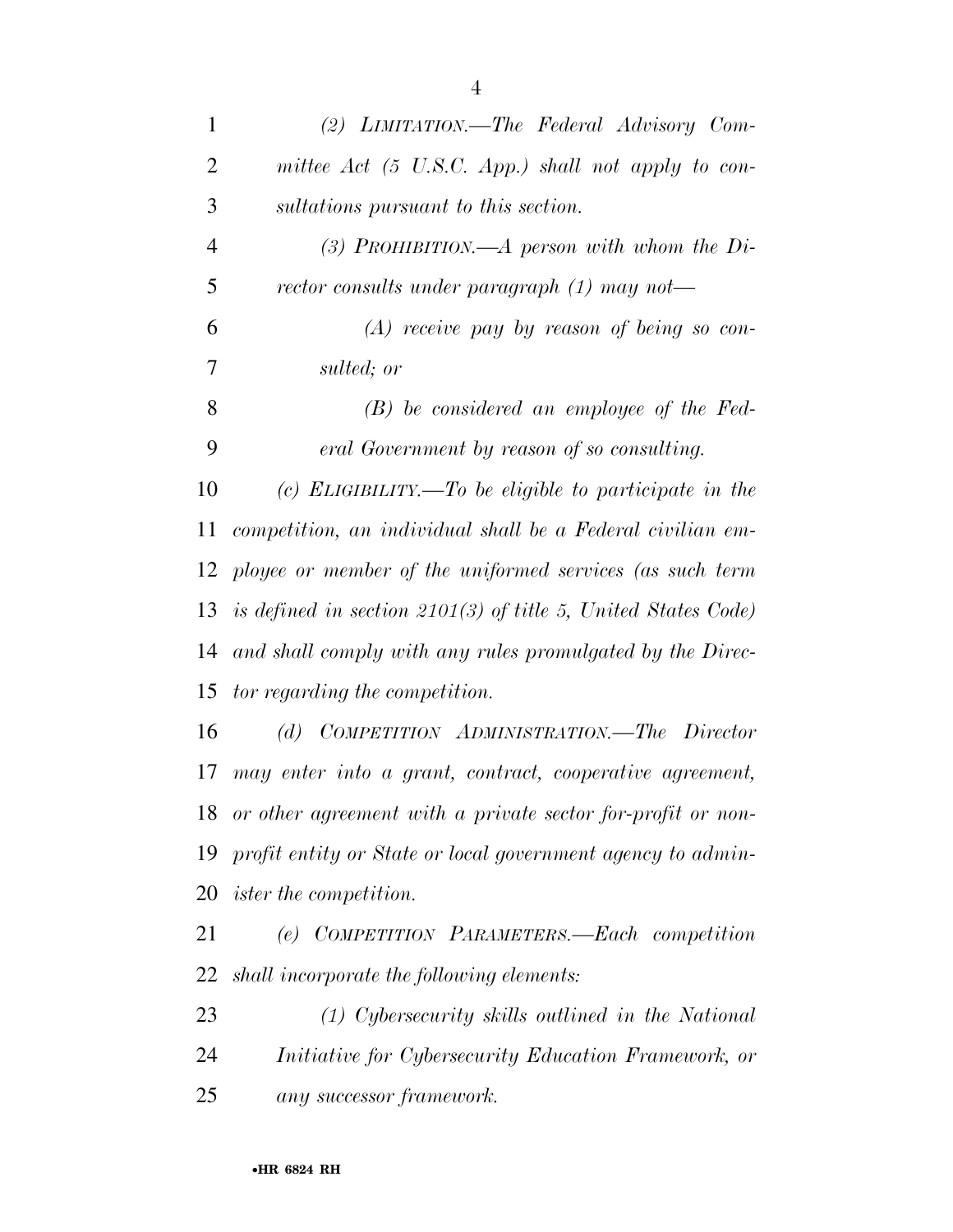*(2) Individual and team events. (3) Categories demonstrating offensive and defen- sive cyber operations, such as software reverse engi- neering and exploitation, network operations, forensics, big data analysis, cyber analysis, cyber de- fense, cyber exploitation, secure programming, obfus- cated coding, or cyber-physical systems. (4) Any other elements related to paragraphs (1), (2), or (3) as determined necessary by the Director. (f) FUNDING.—Support for the competition, including financial support for the design and administration of the competition or funds for a cash prize, may consist of— (1) amounts appropriated pursuant to appro- priations Acts or otherwise made available for such purpose; and (2) funds provided by other Federal agencies, which— (A) shall be credited to, and in addition to, any amounts appropriated or otherwise made available pursuant to paragraph (1) to carry out* 

*this section; and* 

 *(B) may be obligated and expended for such purpose by the Secretary of the Homeland Secu-rity, acting through the Director.*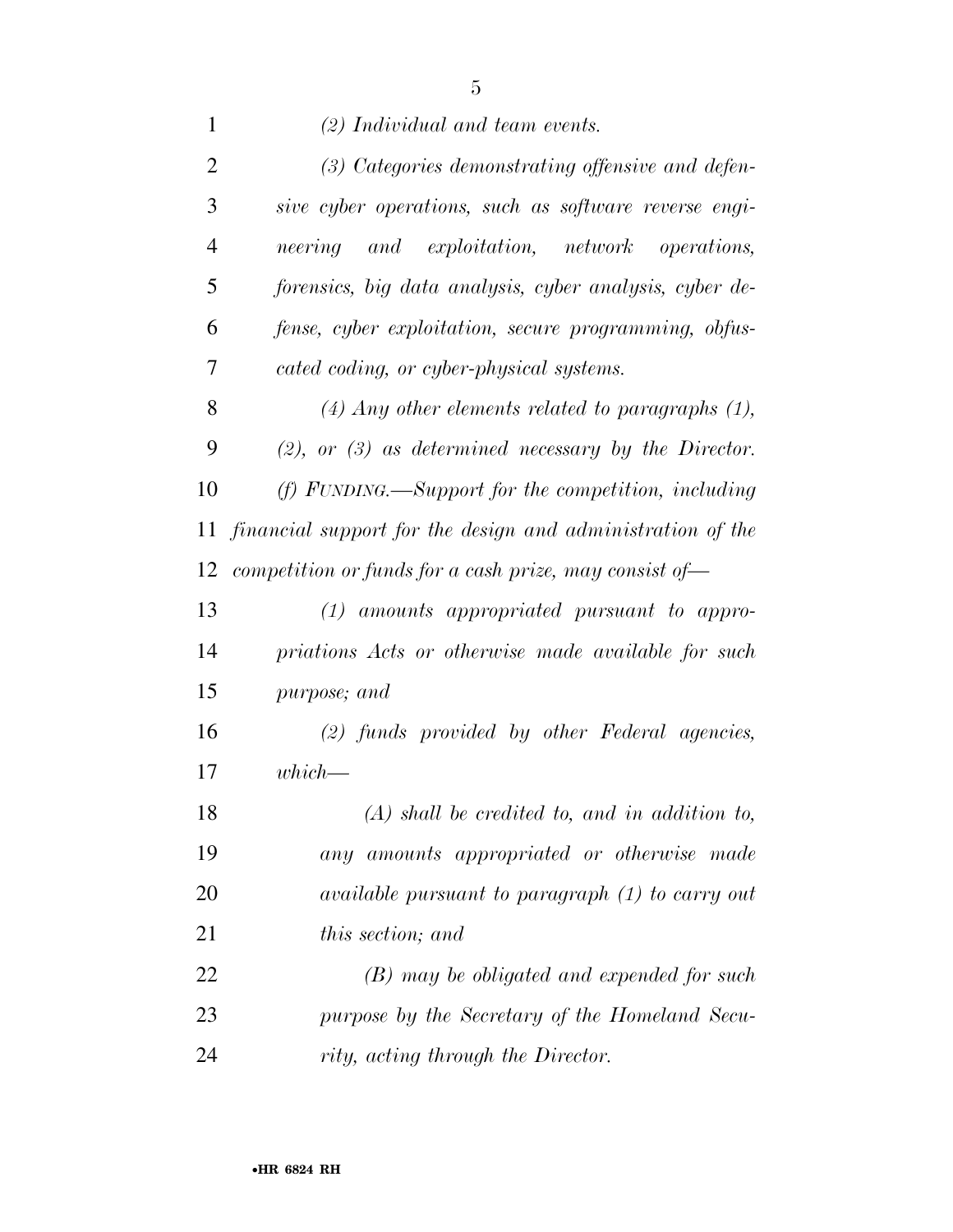| $\mathbf{1}$ | (g) USE OF FUNDS.—Notwithstanding any other pro-             |
|--------------|--------------------------------------------------------------|
| 2            | vision of law, the Director may use funds available for car- |
| 3            | rying out the competition authorized under this section for  |
| 4            | the following:                                               |
| 5            | $(1)$ Advertising, marketing, and promoting the              |
| 6            | <i>competition.</i>                                          |
| 7            | (2) Meals for participants and organizers of the             |
| 8            | competition if attendance at the meal during the com-        |
| 9            | petition is necessary to maintain the integrity of the       |
| 10           | <i>competition.</i>                                          |
| 11           | $(3)$ Promotional items, including merchandise               |
| 12           | and apparel.                                                 |
| 13           | (4) Monetary and nonmonetary awards for com-                 |
| 14           | petition participants, including members of the uni-         |
| 15           | formed services.                                             |
| 16           | $(5)$ Necessary expenses for the honorary recogni-           |
| 17           | tion of competition participants, including members          |
| 18           | of the uniformed services.                                   |
| 19           | $(6)$ Any other appropriate activity necessary to            |
| 20           | carry out the competition, as determined by the $Di-$        |
| 21           | rector.                                                      |
| 22           | (h) PRIZE LIMITATION.—The Director may make one              |
| 23           | or more awards per competition, except that the amount       |
|              | 24 or value of each shall not exceed \$10,000. The Secretary |
|              | 25 of Homeland Security may make one or more awards per      |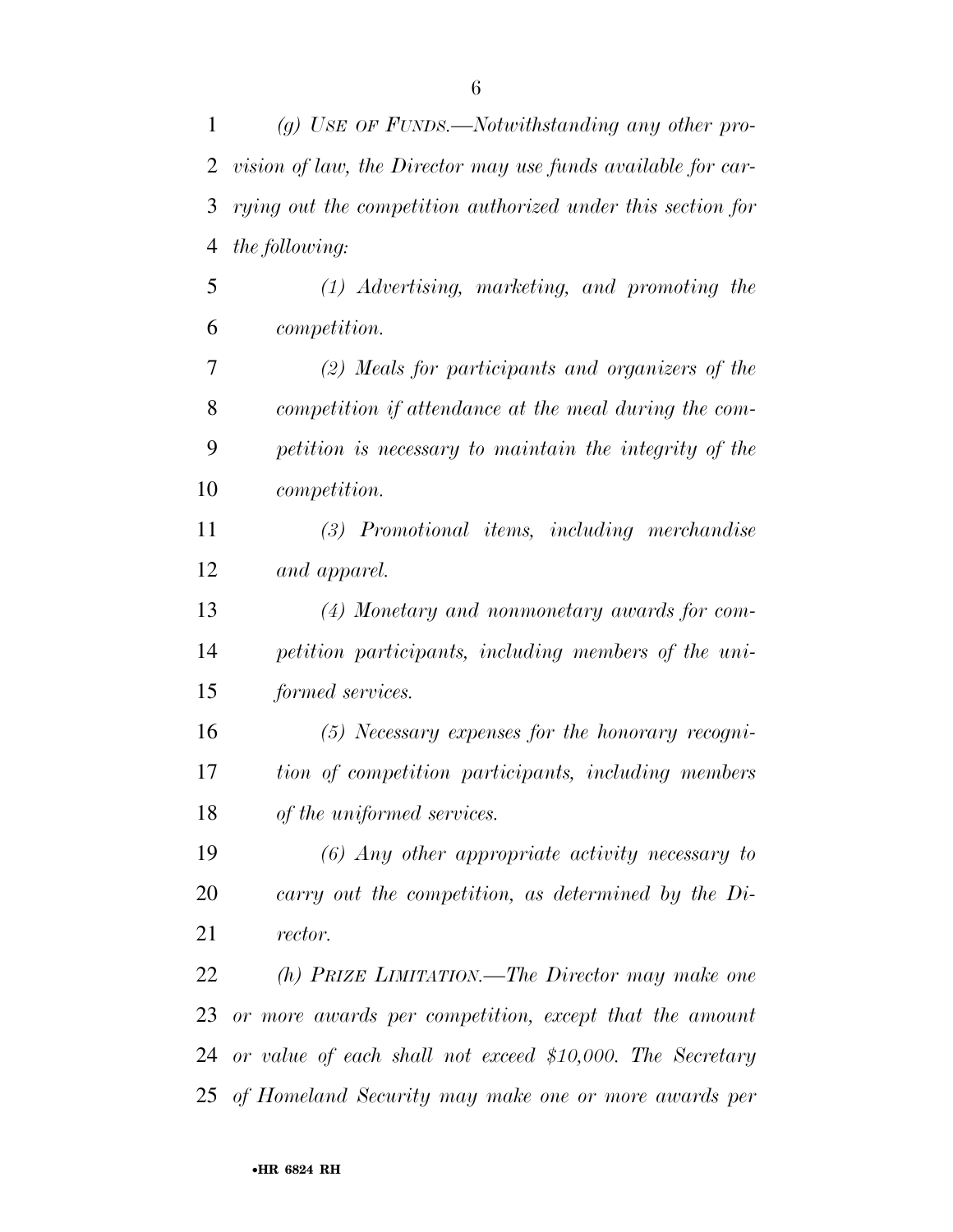*competition, except the amount or the value of each shall not to exceed \$25,000. A monetary award under this section shall be in addition to the regular pay of the recipient.* 

 *(i) REPORTING REQUIREMENTS.—The Director shall annually provide to the Committee on Homeland Security of the House of Representatives and the Committee on Homeland Security and Governmental Affairs of the Senate a report that includes the following:* 

 *(1) A description of available funds under sub- section (f) for each competition conducted in the pre-ceding year.* 

 *(2) A description of expenditures authorized in subsection (g) for each competition.* 

 *(3) Information relating to the participation of each competition.* 

 *(4) Information relating to lessons learned from each competition and how such lessons may be ap- plied to improve cybersecurity operations and recruit- ment of the Cybersecurity and Infrastructure Security Agency of the Department of Homeland Security.*